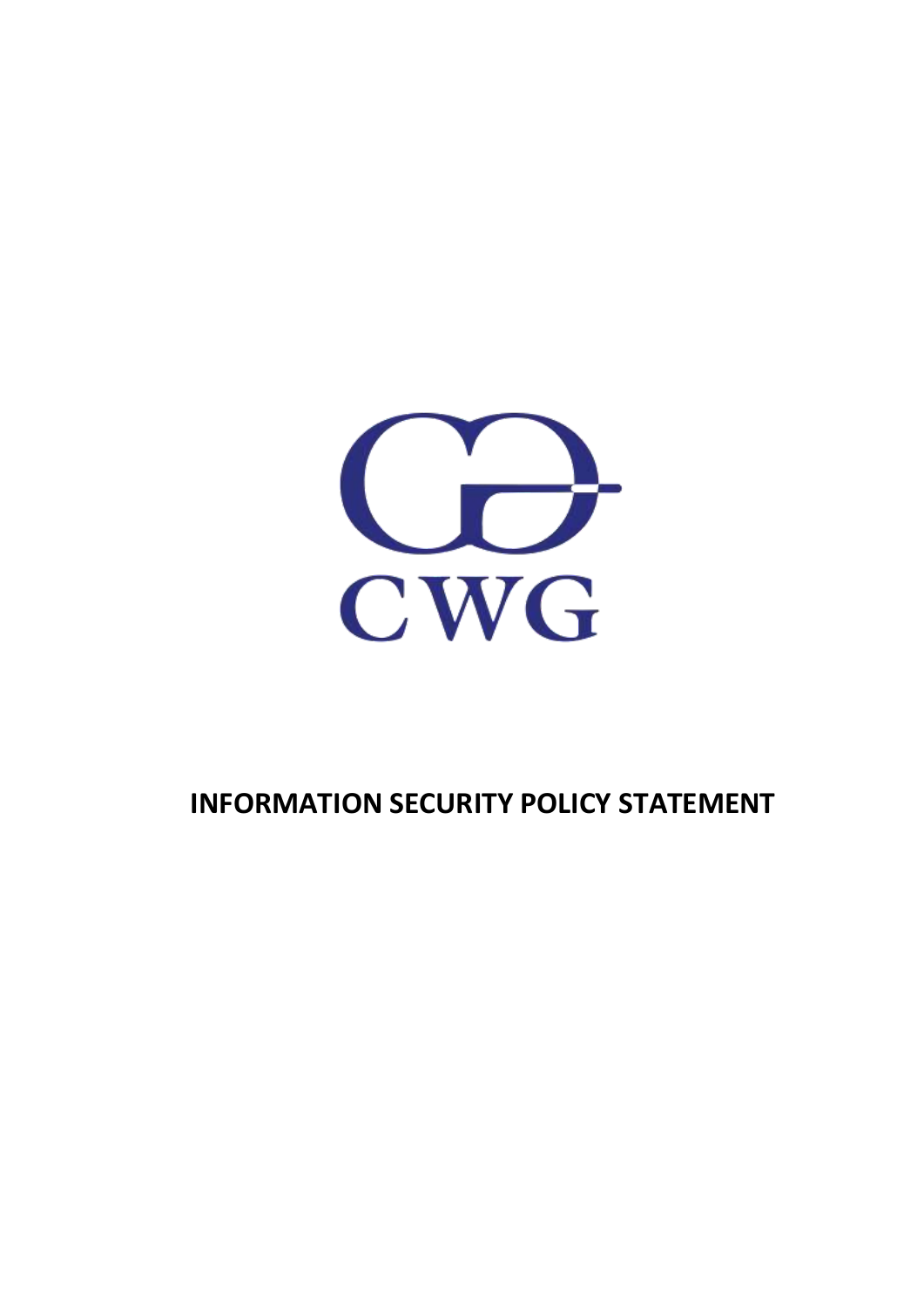## **INFORMATION SECURITY POLICY STATEMENT**

Information is an important business asset, adds significant value to the company and needs to be protected from threats that could potentially disrupt business continuity. CWG has written information security policy based on ISO/IEC 27001:2013 standard to provide a mechanism that establish procedures to protect her information assets against security threats and to minimize the impact of security incidents.

The purpose of this information security policy is to protect the company's information assets from all threats, whether internal or external, deliberate or accidental.

The Policy Scope covers Physical Security, IT Infrastructure Security and Environmental Security which encompasses all forms of Information Security such as data stored on computers, transmitted across networks, printed or written on paper, sent by fax, stored on media or spoken in conversation or over the telephone.

All managers are directly responsible for implementing the Policy within their business areas, and for adherence by their staff.

It is the responsibility of each employee to adhere to the policy. Disciplinary processes will be applicable in those instances where staff fail to abide by this security policy

CWG is committed to:

- Protect the confidentiality, integrity and availability of her information assets;
- Comply with applicable legal, regulatory and other requirements regarding Intellectual property rights, Data protection and privacy of personal information;
- Establish, implement, maintain, and continually improve the information security management system;
- Ensure appropriate resources needed for the information security management system are available;

Document Classification: Public Document No: CWG-ISMS-0501. Ver4.0